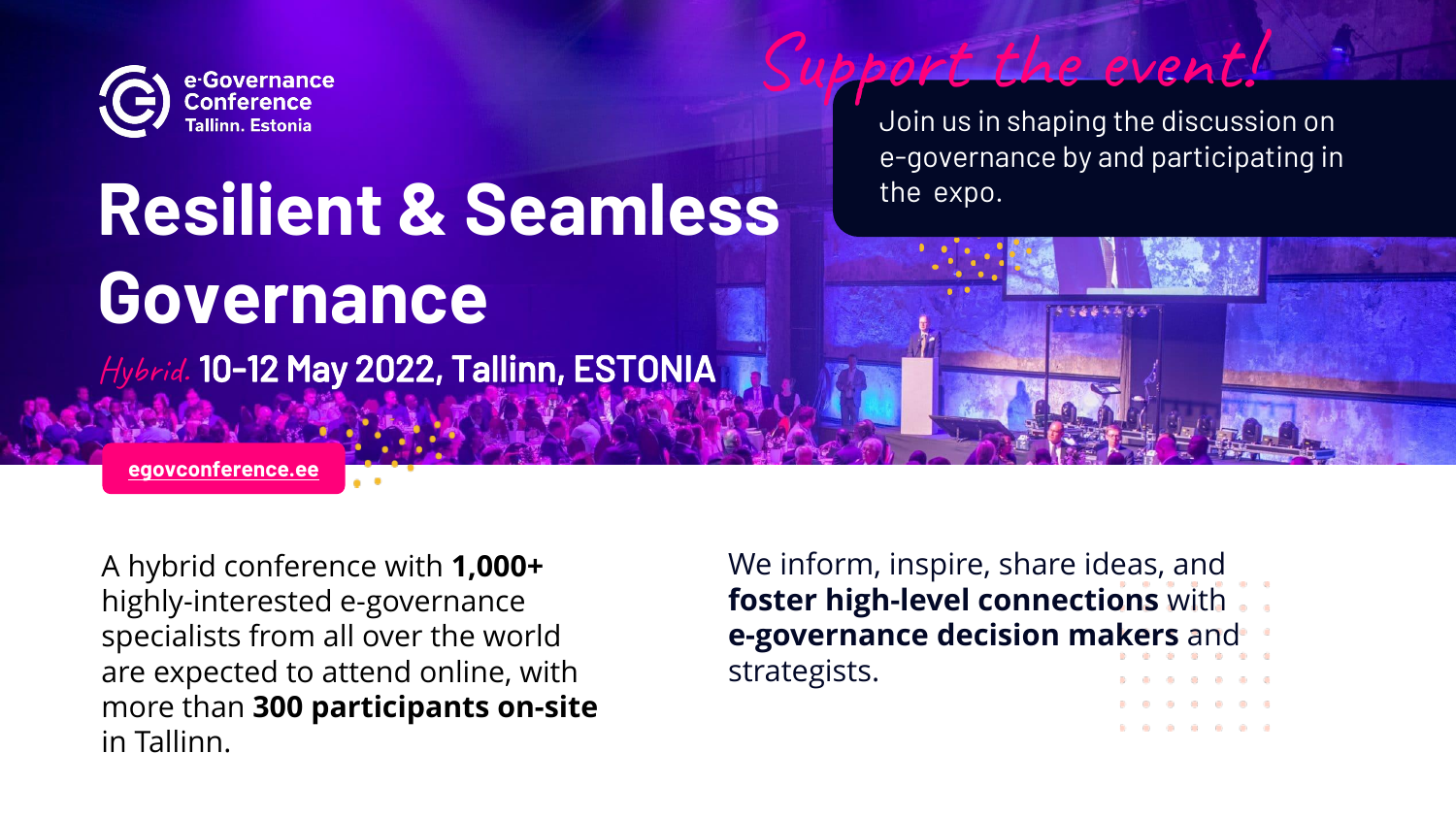# **Hybrid Conference**

• **Governmental decision makers** and strategists who are implementing national e-governance strategies.

**Donor organisations** supporting the development of open, transparent, and efficient governance practices via IT solutions.

• The **business community** that is developing egovernance applications and assisting governments with implementation.



### **The Conference Introduction Seminar on May 12th is part of the programme and presents practical aspects of digital transformation.**

•What are the enablers of a resilient digital ecosystem that responds to crises?

•How to ensure digital data security and interoperability during crises?

•What does a seamless government, that meets the expectations of the citizens and businesses, look like?

•How do you create a world-class e-service, from complex online forms and verification, to amazing user experience?

**The conference explores how to develop digital ecosystems that cope with crises and create digital services that help citizens to cope with** 

## **them: Participants from more than 110 countries**

- 
- 
- 

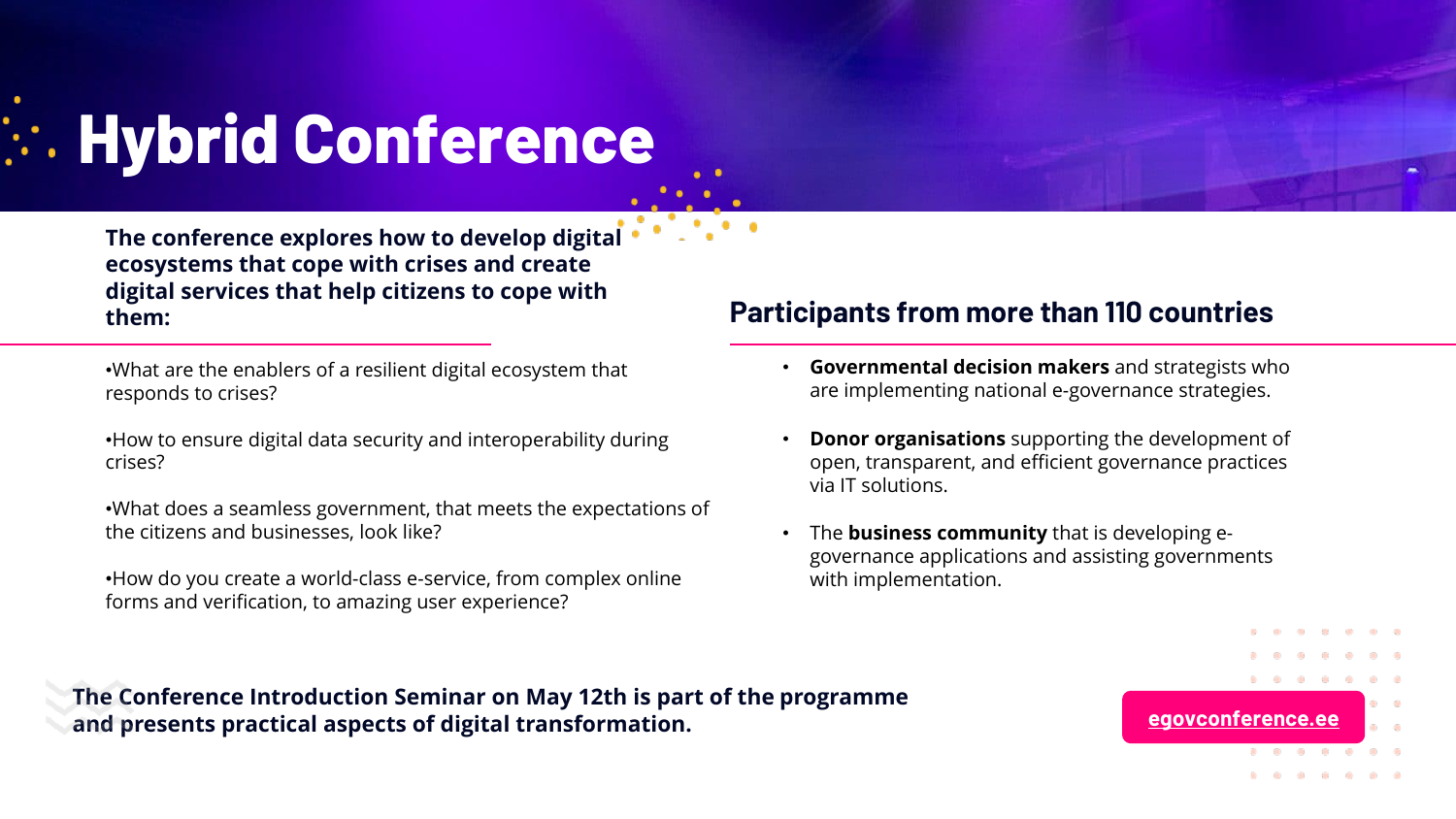**Being part of the e-Governance Conference 2022 as a virtual exhibitor will place you in the spotlight for government decision makers who are looking for new solutions in e-governance.** 

#### **You can:**

### **ONSITE EXPO 10-12th of May**

#### **Onsite booth at Kultuurikatel**

- Have an exhibition stand at the event.
- Network with government decisionmakers during conference and social events.
- Present your company in a live interview during the conference.
- Live interview during the break

### **ONLINE EXPO 10-12th of May**

#### **The virtual event platform is provided by Worksup**

- Easy to use for exhibitors and online attendees.
- Share videos, presentations, and links about your products and services.
- Engage participants with live demos, chats and video calls.
- Your content and information remain available for a full month after the conference.
- Technical support before and during the event.

# **Participate as an Exhibitor**

- Network with high-level officials, donors, and country delegations from around the world.
- Promote your business by presenting your latest technologies.
- Generate leads and have discussions with potential new clients.

Place your company at the forefront by taking part in our programme and showcasing your solutions.



Raise market awareness by sharing your company's vision, knowledge, and skills.







**Contact us!** Tiina Viiderfeld **tiina.viiderfeld@ega.ee** For bookings or personal offers.